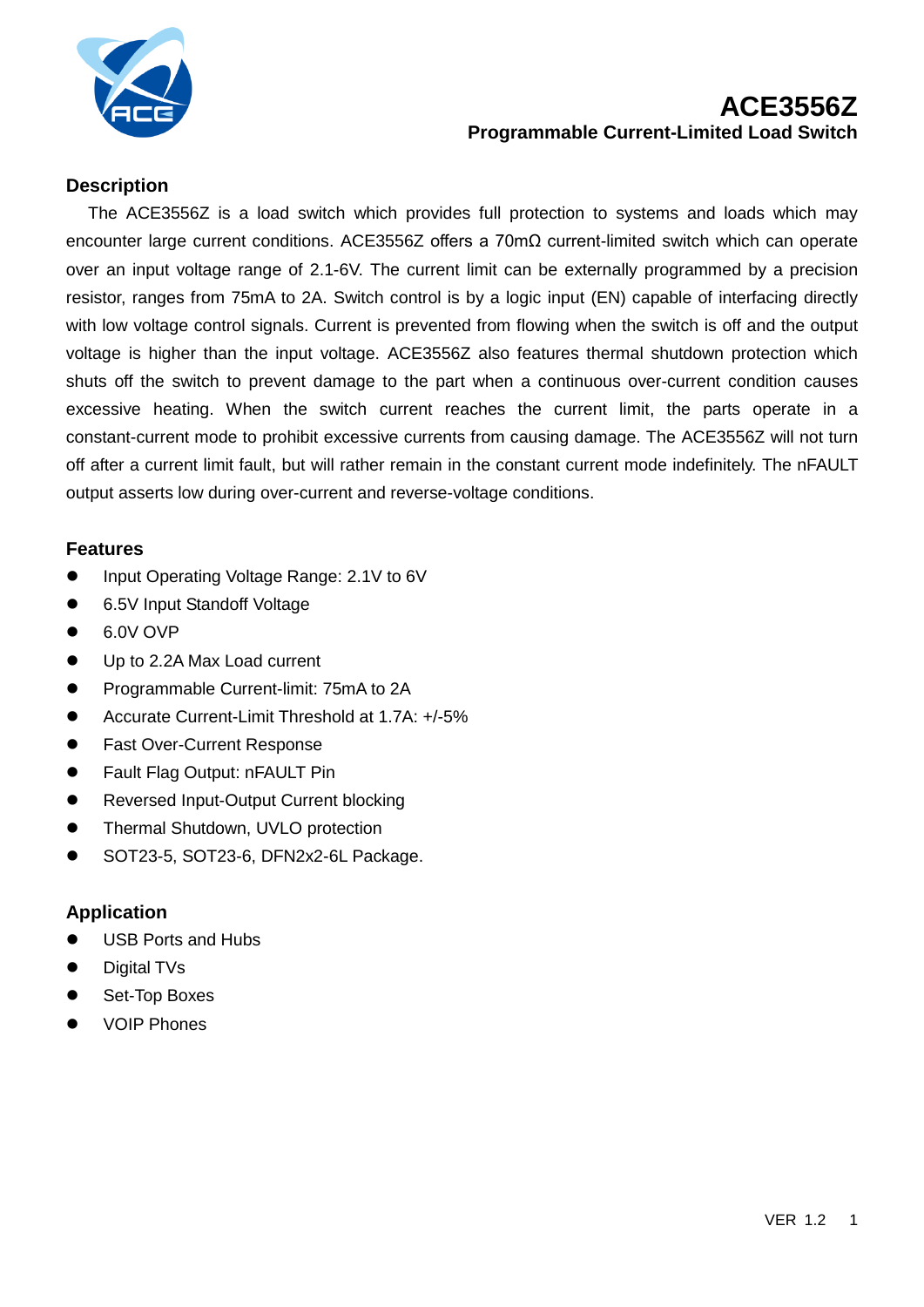

| <b>Parameter</b>                     |           |                      | Range                               |
|--------------------------------------|-----------|----------------------|-------------------------------------|
| IN, OUT Voltage to GND               |           |                      | $-0.3V$ to 6.5V                     |
| All other Pin Voltage to GND         |           |                      | $-0.3V$ to 6.5V                     |
| OUT to ground current                |           |                      | Internally limited                  |
| <b>Operating Temperature Range</b>   |           |                      | $-40^{\circ}$ C to 85 $^{\circ}$ C  |
| Storage Temperature Range            |           |                      | $-55^{\circ}$ C to 150 $^{\circ}$ C |
| <b>Thermal Resistance</b>            | SOT23-5   | $\theta_{\text{JC}}$ | 90 °C /W                            |
|                                      |           | $\Theta_{JA}$        | 180 °C /W                           |
|                                      | SOT23-6   | $\theta_{\text{JC}}$ | 90 °C /W                            |
|                                      |           | $\Theta_{JA}$        | 180 °C /W                           |
|                                      | DFN2x2-6L | $\theta_{\text{JC}}$ | 30 °C /W                            |
|                                      |           | $\theta_{JA}$        | 80 °C /W                            |
| Lead Temperature (Soldering, 10ssec) |           |                      | $260^{\circ}$ C                     |

## **Absolute Maximum Ratings**

Note: Exceeding these limits may damage the device. Exposure to absolute maximum rating conditions for long periods may affect device reliability.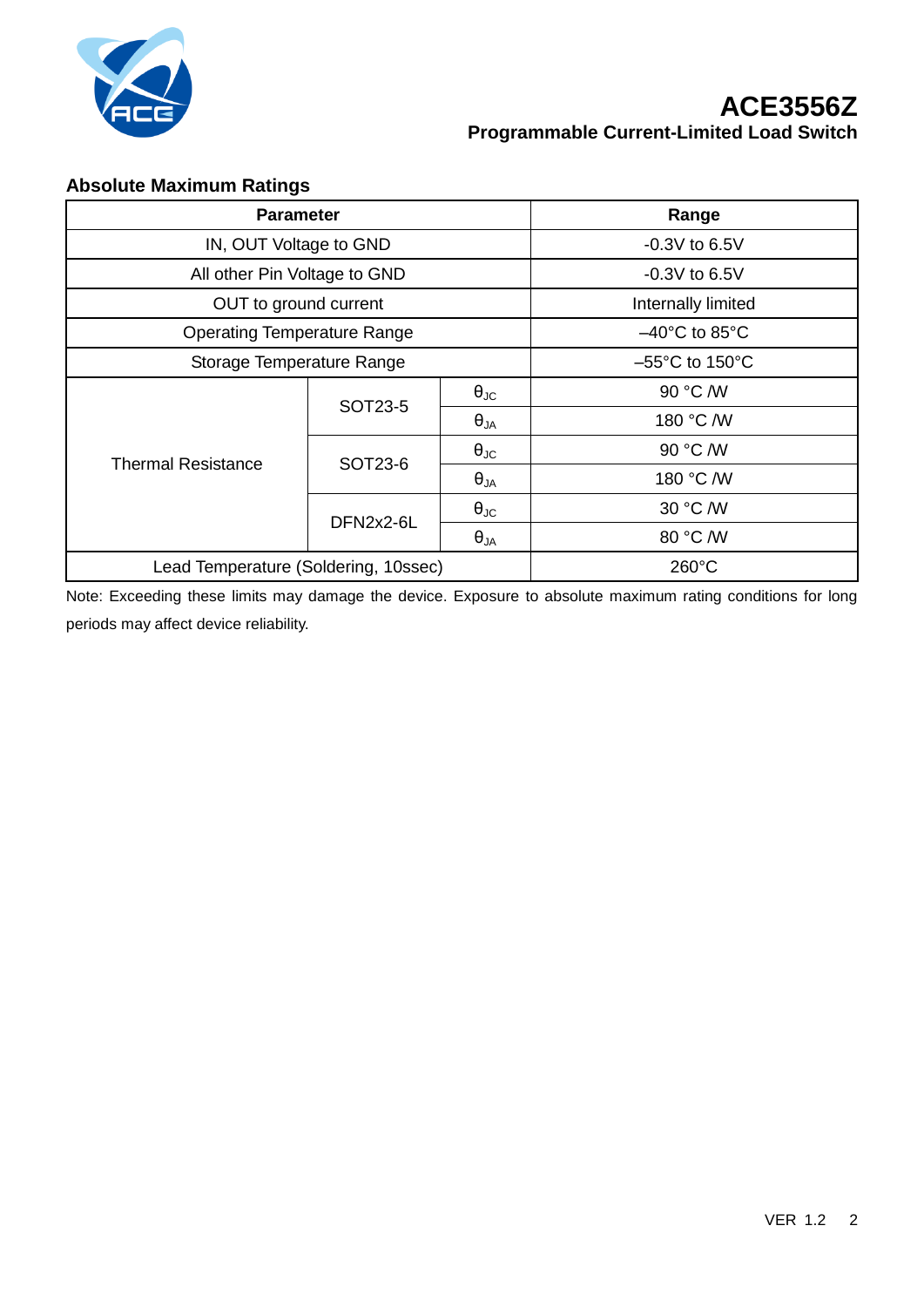

### **Ordering information**



## **Typical Application**